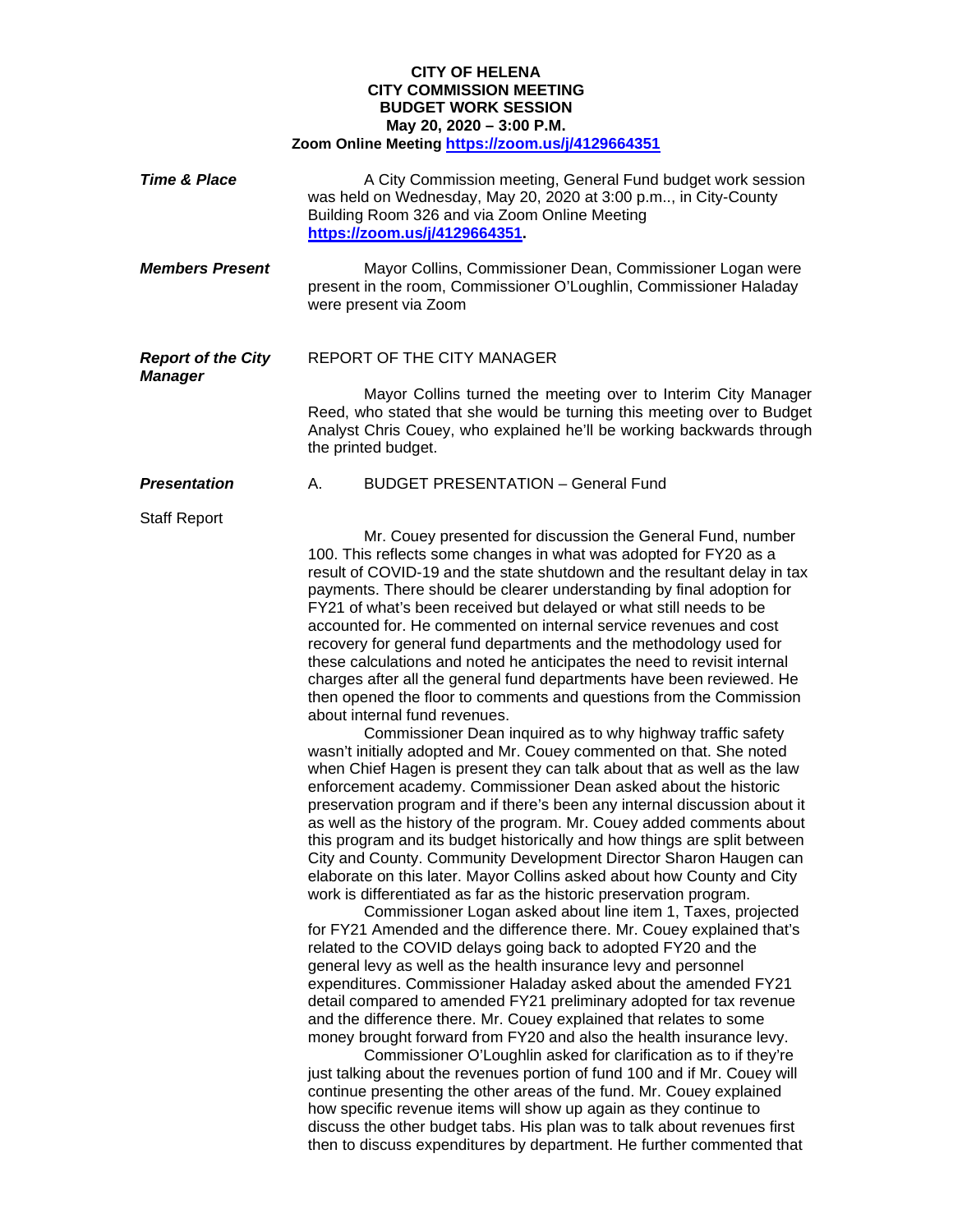state-wide it's unknown if people will be able to pay taxes on time this year. The primary concern is on the commercial side and probably the City will see a delay in receiving those taxes.

Commissioner Dean asked about finding out what portion of property taxes are commercial business, and whether anyone else has heard more from the Governor's office about property taxes being delayed as far as state income, and if the County will be charging fines/late penalties, and what's the plan there to prevent businesses from closing because they're unable to pay property taxes. Mr. Couey noted currently no official decisions have been made about that. Waiving fees and penalties is up to the County's discretion. Commissioner O'Loughlin commented on the Treasury's relief fund and how that impacts City and County budgets since the legislature was interested in that.

Mr. Couey moved to the discussion to Parks & Recreation administration and maintenance, fund 017, and asked for any further comments/questions following the previous conversation. He clarified the golf course will be discussed later. Director Kristi Ponozzo and Phil Hauck were present.

Mr. Couey moved to a discussion of Public Works, fund 016 and provided an overview of revenues and expenditures including Personnel Services; Maintenance & Operating costs such as internal service charges; and Debt and Capital. He outlined Cash Balances for FY21 Adopted, Amended and Projected, and Operating Reserves. Phil Hauck and City Engineer Ryan Leland were present. Mr. Hauck commented regarding staff and personnel expenses, and operations.

Commissioner O'Loughlin asked for clarification on the Public Information Officer position being moved to the City Manager's budget as opposed to staying in Public Works; Mr. Couey confirmed that was the case. Further discussion followed on the public communications component of Public Works projects and the PIO salary.

Commissioner Dean inquired if there is currently a Deputy Public Works Director and Mr. Hauk explained that position was budgeted but not filled. Commissioner Haladay asked about the transfer out of the salary of the sustainability coordinator's position; Mr. Couey explained the costs of this position are handled the same way as the PIO.

Mr. Couey moved to a discussion of Administrative Services, fund number 015 and provided an overview of revenues and expenditures including Personnel Services; Maintenance & Operating costs such as internal service charges; and Debt and Capital. He outlined Cash Balances for FY21 Adopted, Amended and Projected, and Operating Reserves. City Controller Liz Hurst was present and provided additional comments and background information.

Commissioner Logan asked about the RFP that was sent out for the audit; Ms. Hurst explained it's come back and they've signed a contract with the low bidder. Commissioner Logan asked for more details on the contract and Ms. Hurst stated City Attorney Jodoin had said this one didn't need to come to the Commission and it's already been signed by the Interim City Manager.

Commissioner Dean asked about an increase in Personnel Services between FY20 and FY21 and inquired if that's related to the cost of the CFO. Mr. Couey explained that cost is in there and the jump appears large because of the amount of savings in FY20 by not having that position filled. Commissioner Dean asked if all directions have been filled for this fund except Finance Director and what's the plan for the director position. Interim City Manager Reed indicated they plan to hire a permanent City Manager who will then hire the Finance Director; at this point all other positions have been filled.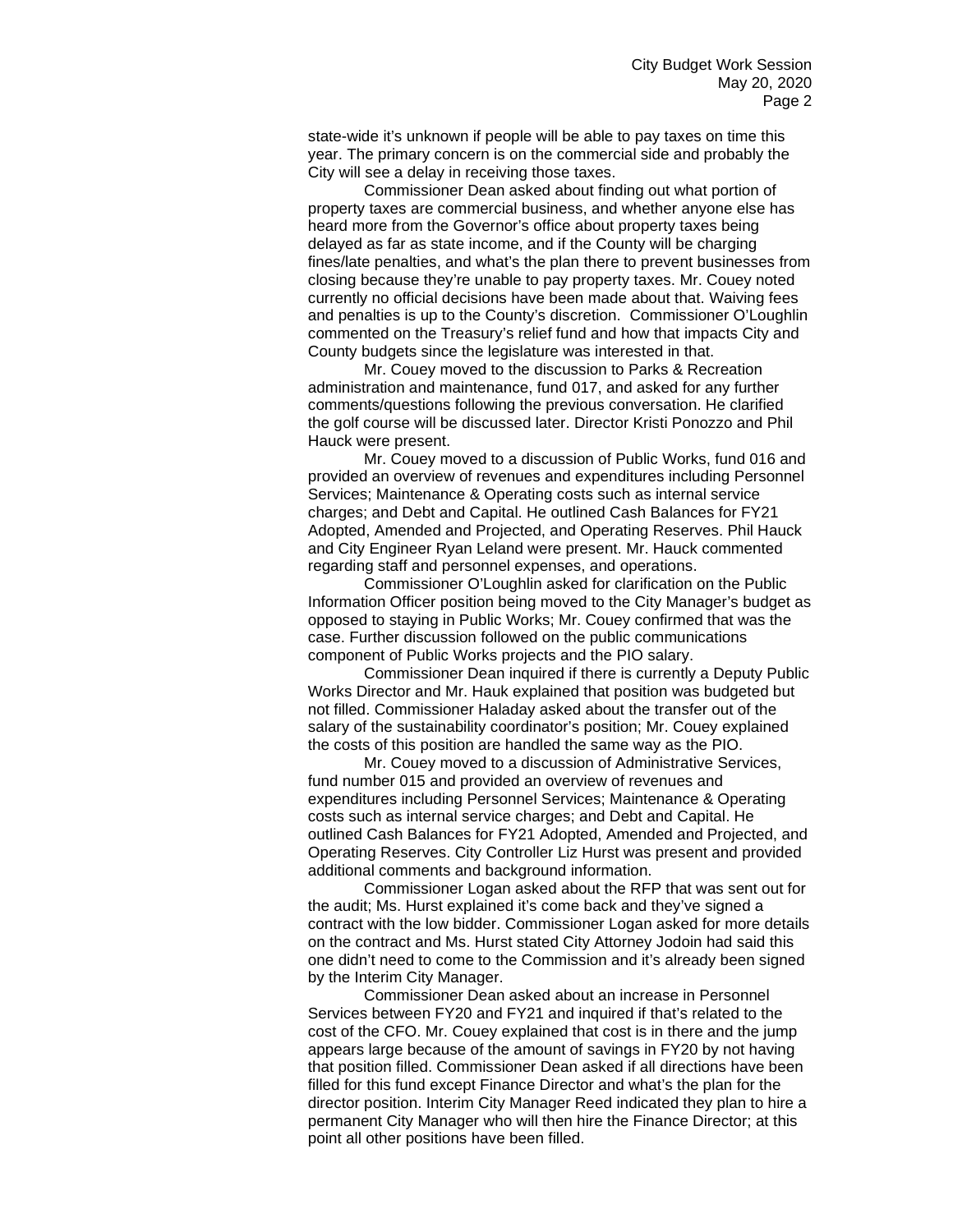Commissioner Haladay asked about the ITS budget that was presented at a previous City-County joint meeting and what line item that's under in the general fund. Mr. Couey explained the details about the increase to the City for the base ITS budget which hasn't yet been added to the budget. Commissioner Haladay asked about expenditures from ITS reserve to cover new full-time positions and if the City Commission is comfortable with doing that without a substantive discussion. Commissioner Dean added comments to the discussion about these positions, as she was involved with the ITS board meeting before the City-County joint session. Commission Haladay indicated the concern is about the City ultimately paying for these positions. Commissioner O'Loughlin asked about the use of vacancy savings and if they still haven't decided to fill any positions in future fiscal years. Commissioner Dean indicated that would be evaluated over the next year as IT needs have changed so much due to COVID. The City faces liability in the event of a cyber attack/hack with any security gaps that had been identified in an audit. Commissioner O'Loughlin asked for clarification on what are the increased costs due to COVID and Commissioner Dean said a lot of that is more people working from home and the technological needs there and Mr. Couey also commented on that topic.

Interim City Manager Reed noted the timeframe of today's work session and indicated if this particular topic needs to be re-visited, her recommendation would be to re-visited it at a different time. Mayor Collins commented his feeling that there needs to be continuing discussion about this, so it could be put on the agenda for a separate discussion.

Mr. Couey moved to a discussion of Community Development, fund number 014 and provided an overview of revenues and expenditures including Personnel Services; Maintenance & Operating costs such as internal service charges; and Debt and Capital. He outlined Cash Balances for FY21 Adopted, Amended and Projected, and Operating Reserves. Director Sharon Haugen was present and provided additional comments and background information.

Commissioner Dean commented this might be a good time to discuss the historic preservation program and the requested increase there; Director Haugen indicated she wasn't aware they'd asked for an increased, and provided some historical information about the program, its officer and its budget relative to the County and the City.

Commissioner O'Loughlin commented on that topic and feedback she'd received from other municipalities in the state and how they handle historic preservation through part-time city positions and asked if Director Haugen saw this as a full FTE City employee position or if it could be split with other duties within Community Development. Director Haugen provided her thoughts on this position and workload and any supervisory authority the City has with regards to projects this officer spends time on. Commissioner O'Loughlin asked who funds this position, the City or the Heritage Council; Director Haugen noted the Heritage Council is advisory only and doesn't provide any funding; that comes from the State and the County. Mayor Collins asked about the funding split and who the officer reports to, and Director Haugen elaborated on that.

Commissioner Haladay asked about the breakdown of items that was in the request for additional funding and Ms. Haugen said she'd briefly reviewed that; he further asked what items are City-driven by ordinance/regulation/policy as opposed to "soft impacts" and how much of the time spent by this office is on specifically Community Development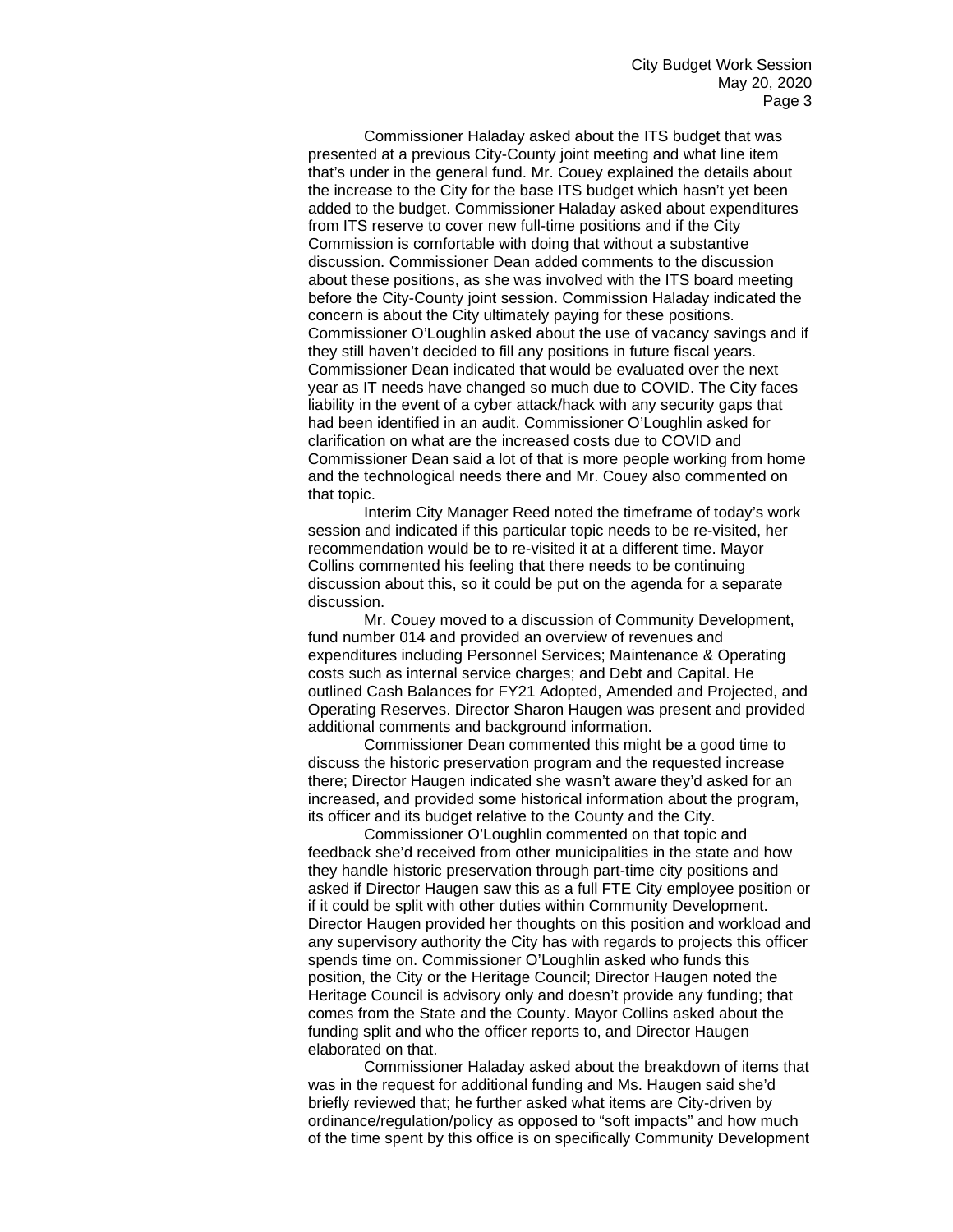work versus County tasks. Director Haugen provided further comments and insight into that and Commissioner Haladay commented about concerns regarding the structure of the office and whether the City should have its own full-time HPO.

Commissioner Dean asked about the growth policy and how progress will be tracked for short-term, long-term and ongoing goals and how that affects Community Development. Director Haugen commented regarding her staff working on growth policy implementation as well as the County's input on things like joint standards and zoning, but not building codes.

Commissioner Logan commented about the County's request for the City to increase its contribution and it appears the Commission feels that would only happen if this HPO position was solely a City position; Mayor Collins expressed agreement; Commissioner Haladay indicated more information is needed for making any policy decision. Commissioner O'Loughlin indicated a preference for maintaining this position at its current level and structure but would like more information about how other municipalities do it. She asked about the funding or housing work in the City Manager budget and where that currently stands with current contracts and upcoming projects. Director Haugen commented regarding the housing navigator position and program, and how some funding was a placeholder for any possible housing studies. As far as she knows that strategy money hasn't been spent this fiscal year, just the housing navigator position funds. Commissioner O'Loughlin asked about the Bus Depot funds from that sale; Director Haugen commented on those proceeds along with those from the sale of KPAC park.

Mr. Couey moved to a discussion of the Fire Department, fund number 013. He commented on the fire department levy and taxable values for the mills relative to city taxpayers. This will be discussed in more depth at the June 3 admin meeting along with the Fort Harrison contract and capital projections for the next few years, as Fire Chief Ken Wood is working on the details. He provided an overview of revenues including the big increase due to the Fort Harrison contract, and expenditures including Personnel Services; Maintenance & Operating costs such as internal service charges; and Debt and Capital. He outlined Cash Balances for FY21 Adopted, Amended and Projected, and Operating Reserves. Chief Ken Wood was present and provided additional comments and background information, and commented on what's he's preparing to discuss at the June 3 admin meeting.

Interim City Manager Reed recommended that any discussion of where the Fort Harrison Contract money goes be held at the June 3 meeting rather than today's work session.

Commissioner Dean asked about the progressive increase in expenditures since FY16 and how that's impacted by additional firefighters. Chief Wood explained about different staff vacancies and hiring of nine firefighters since 2018 and a 2018 Commission-approved increase in overtime; in 2019 former City Manager Cortez cut that increase out. Commissioner Dean asked about the difference in firefighter overtime compared to city office employees and Chief Wood commented on their schedule and workload and how overtime relates to the union. Commissioner Logan followed up with a question about overtime and discretionary vacation, and Chief Wood commented about scheduled vacations and discretionary days, as well as any contractual obligations.

Commissioner Logan asked about the FEMA SAFER grant and Chief Wood explained how much of that was left and allocated for FY21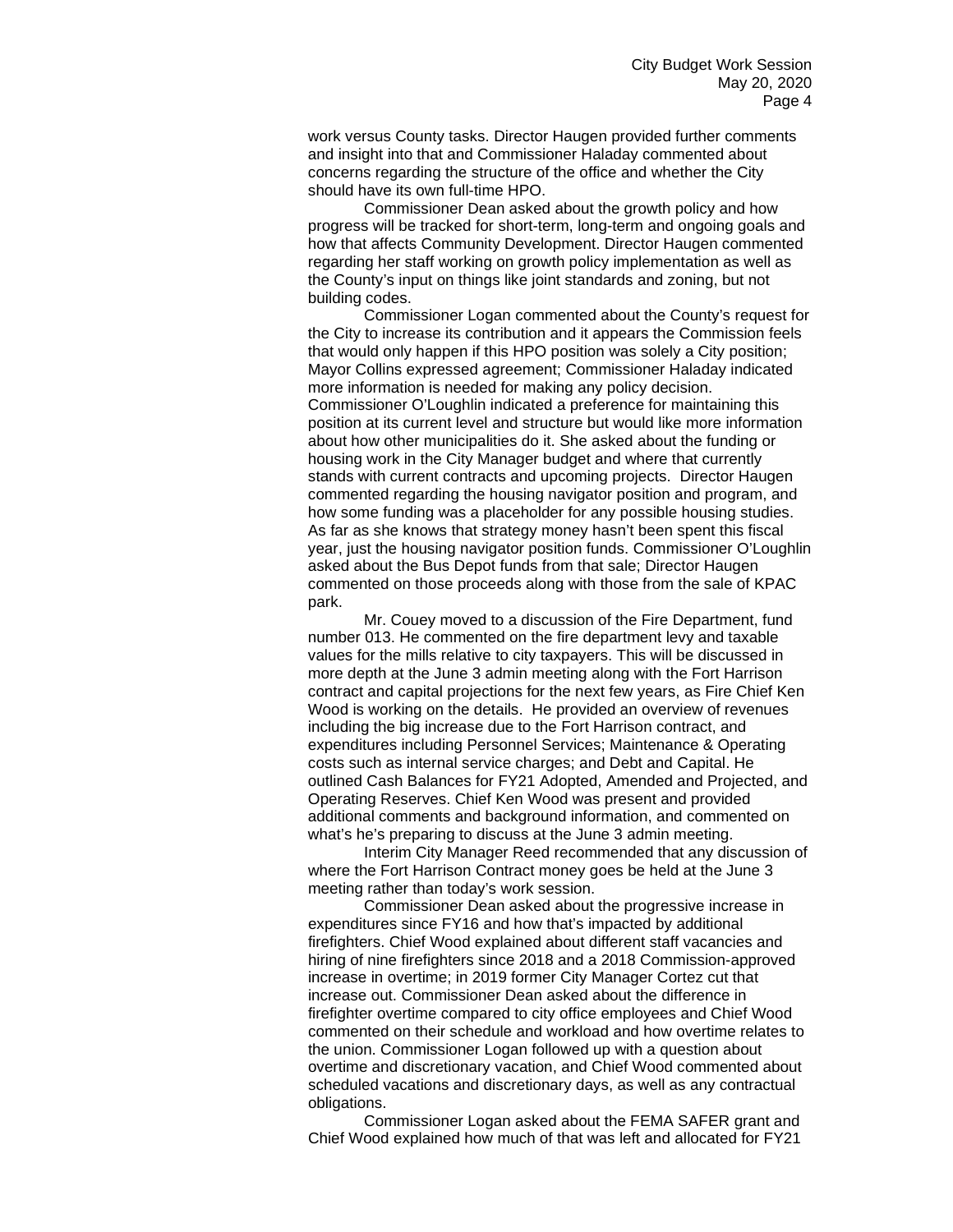and FY22. Commissioner Logan asked about the fire agreement and Chief Wood provided more information about that and the annexation. Commissioner Logan asked about assistant chiefs and Chief Wood answered currently there's one, and in this budget the plan is to fill a second position. Commissioner Logan asked if there was anything in the budget for Fire Prevention Zero and Chief Wood said no requests were being accepted as of February although he'd planned on that.

Mr. Couey moved to a discussion of the Police & Court, fund number 012. He provided an overview of revenues and expenditures including Personnel Services; Maintenance & Operating costs such as internal service charges; and Debt and Capital. He outlined Cash Balances for FY21 Adopted, Amended and Projected, and Operating Reserves. Police Chief Steve Hagen was present and provided additional comments and background information, including to Commissioner Dean's question about Highway Traffic Safety program not being adopted, and about the MLEA officer. He addressed other changes in personnel including SROs.

Commissioner Dean asked about the decrease in charges for services and if that was due to COVID – Chief Hagen said that was unrelated to COVID, it's a matter of state capital and the SRO officer so the \$80,000 balances out. Commissioner Dean asked if parking fines are in addition to the \$90,000 for the Parking fund and Chief Hagen provided an explanation for that. Commissioner Dean asked for an explanation of purchased services budget reduction and Chief Hagen commented about the carryover from the FY20 budget when they reduced the budget by \$470,000.

Commissioner Logan asked about the assistant chief position being cut – Chief Hagen clarified it wasn't cut, it was frozen as part of last year's budget reduction, but now it's part of this year's budget for that position to be filled. Currently there are two SROs, one assisting detectives with cases and the other acting as a field training officer. Between the City and the school district, the district pays for one SRO and the City pays for three for middle and high schools. Commissioner Logan commented about HPD staffing relative to community needs and call volume and the need for a study of that area, including possible updating of technology systems like CAD and RMS. Chief Hagen commented about the plan for that area and getting data to base their personnel requests of the Commission on, and a staffing study is still included in the current fiscal year's budget. Dispatch is another issue because that's funded solely through the public safety mill levy and the County. Regarding CAD and RMS, that's also funded by the public safety mill levy and updating those systems is a long-term and expensive project.

Commissioner Dean asked if the technology system updates include a digital system for issuing tickets rather than handwriting tickets which is what she saw during her ride-along. Commissioner Hagen commented regarding the use of DigiTicket which is still budgeted for this year, but had to be cut last year for the budget reductions. The plan is to keep this system going forward but handwritten tickets are done about 25% of the time. Commissioner Dean asked for updates on that going forward in the next year.

Chief Hagen further commented regarding urban wildlife and culling deer in the city as pests and causing vehicular crashes. It's a labor-intensive and expensive program and was cut last year as part of the budget reduction. Next year's goal is to bring the program back in some manner; that is a discussion to be held at an admin meeting after the budget is done.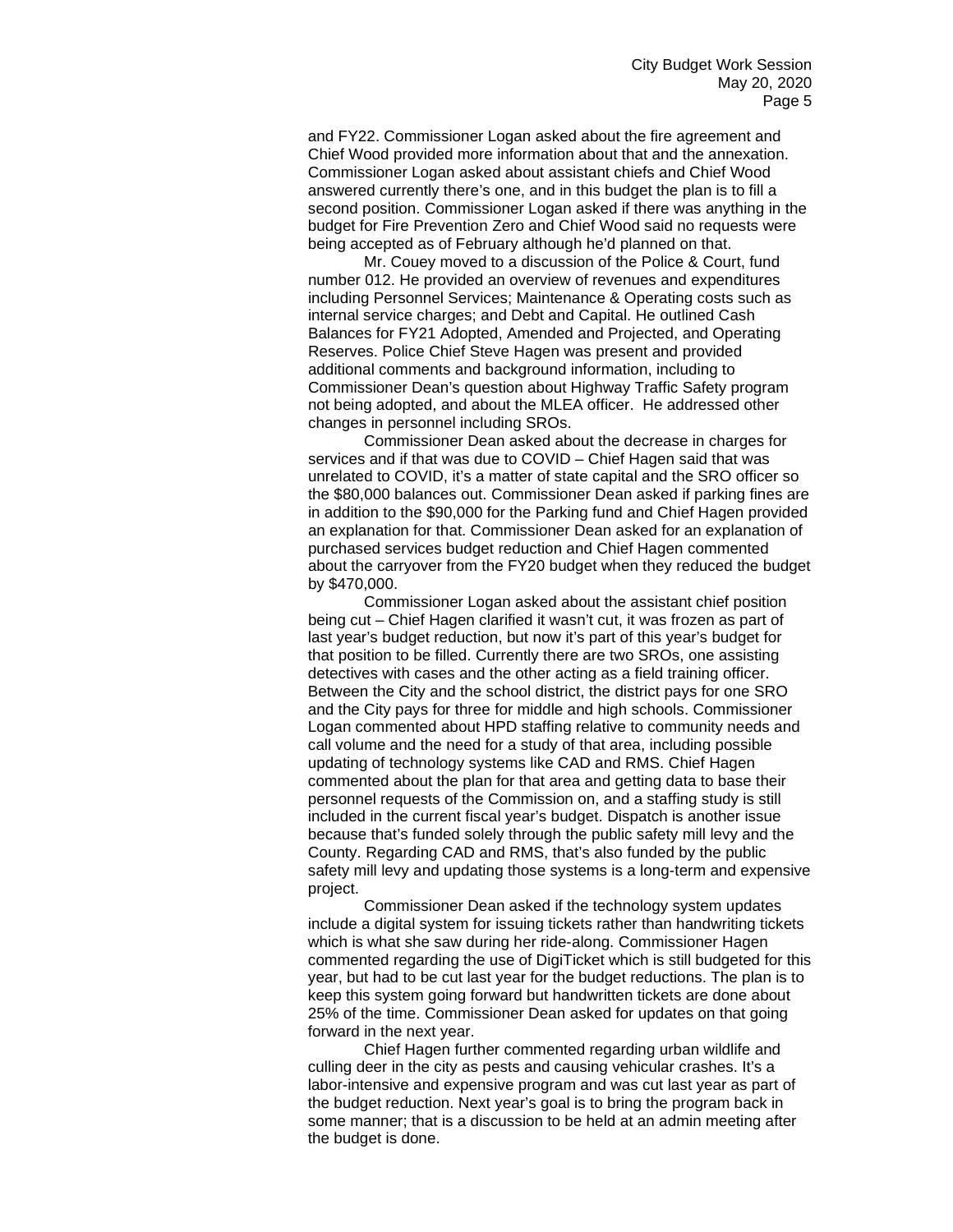Mr. Couey moved to a discussion of the General Government fund, fund number 011. This fund includes the City Commission, City Manager, City Attorney, and HR. He provided an overview of revenues and expenditures for each of these departments, including Personnel Services; Maintenance & Operating costs such as internal service charges; and Debt and Capital. He outlined Cash Balances for FY21 Adopted, Amended and Projected, and Operating Reserves. Judge Anne Peterson, Nikki Johnson, City Attorney Thomas Jodoin and Interim HR Director Sheri Hall were present.

Mayor Collins asked in regards to HR, what their internal service charges were for this year. Interim HR Director Sheri Hall commented and provided background information on these charges and things that they covered that had been out of the City Manager's budget previously.

Commissioner Logan asked if HR's budget included any union bargaining and Ms. Hall said the only one this year is the police, since the contract was set to be done this current fiscal year, but a one-year extension was negotiated. Commissioner Logan inquired about current staffing in HR and Ms. Hall said there are three but normally there are four. Regarding filling the other position, it was determined it was better to have an admin assistant in HR rather than an upper level benefits position, which would be split between the benefits and payroll specialists.

Commissioner Dean asked about the contract with EMS who does climate and culture studies, the City should have a benchmark to measure where these are, in order to provide data to the new City Manager for decisions about where the city wants to be and how to improve. An annual employee survey would be beneficial. Mr. Couey agreed that should be put into the budget as a separate item if that's something to be done in the next fiscal year. Ms. Hall noted that's outside of the scope of the contract the City currently has with EMS, and the cost of such a study might require an RFP. Discussion of the RFP limit followed. Mr. Couey noted that could be discussed later on as a budget amendment.

Interim City Manager Reed noted that in the interests of maximizing time at today's work session and given that there is some public comment to hear, her recommendation is to discuss the City Attorney and Municipal Court next.

Commissioner O'Loughlin asked a procedural question about discussing Municipal Court and the understanding being that the Law & Justice Center would be discussed at an extra meeting and if that would be the best time to have a conversation about Municipal Court so that all the needed information is available. Mr. Couey commented about the contingency fund and when that additional conversation could happen, whether it's today or in the additional session.

Mr. Couey moved the conversation on to the City Attorney component of the General Government fund, which includes the City Attorney's office and Victim Services Specialist. City Attorney Jodoin added they got notice from the Committee on the Board of Crime Control recommending approval of the VOCA grant for 80% of the Victim Services division. He also commented about specific issues that came up periodically requiring the use of outside counsel.

Commissioner Dean asked where funding comes from for outside counsel and City Attorney Jodoin provided further details and examples of cases that were covered either by MMIA or different departments' special revenue funds.

Interim City Manager noted the conversation will continue for 10 minutes and then they will check on public comment. The discussion will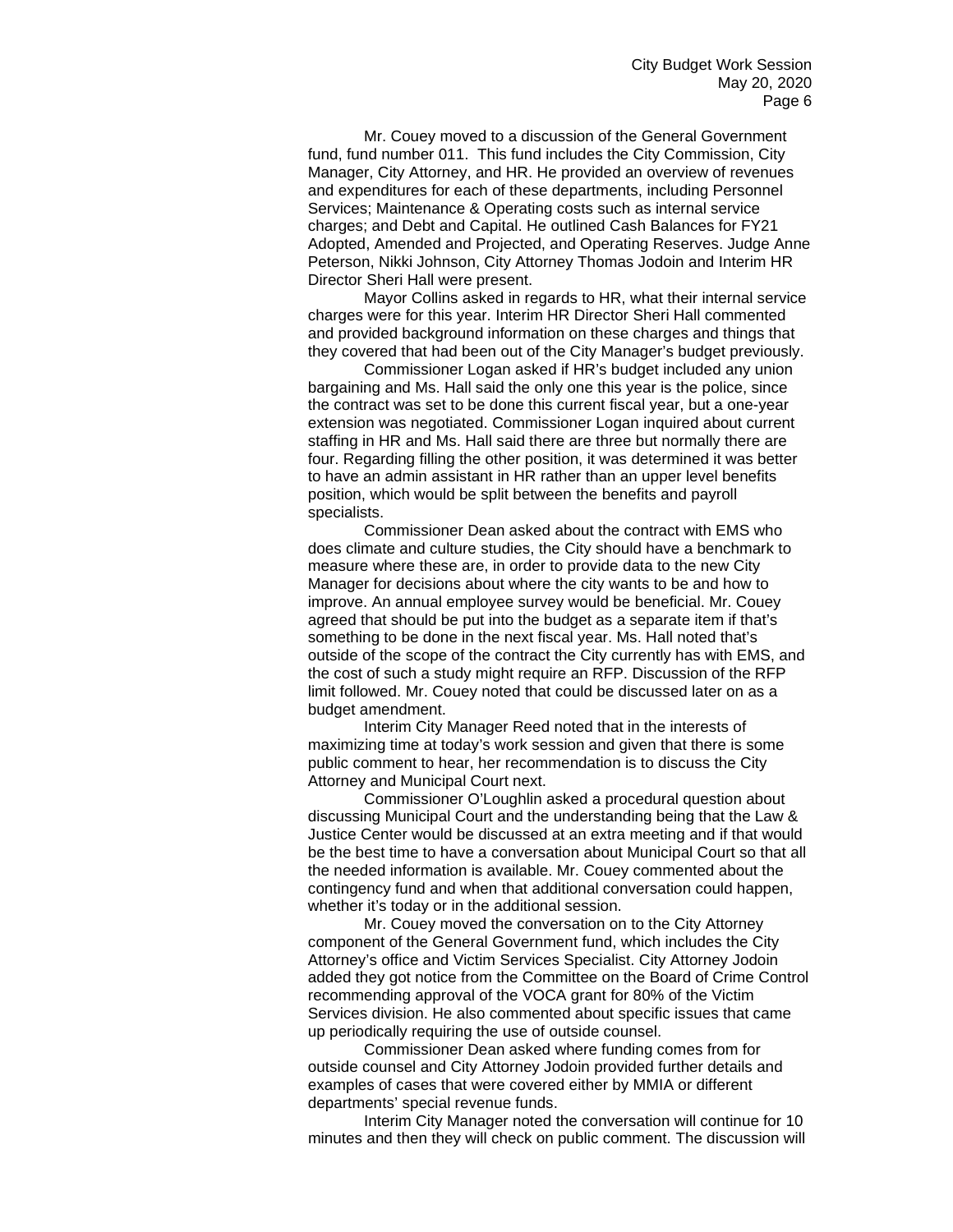focus on the contingency fund for the Law & Justice Center. A bigger discussion can be held at a later meeting.

Mr. Couey moved the conversation to the contingency account for the Municipal Court. He covered the dollar amount in this fund and how this is being split to cover the Law & Justice Center remodel for the Municipal Court relocation. He provided updates for the court based on the earlier conversations and to address specific questions from Commissioner Haladay regarding tenant/landlord expenses. Mayor Collins asked how issues like fixing a leaking roof would be addressed; further comments and comments were provided. Interim City Manager Reed asked of the available money left now, how much should go into next year's budget. An explanation was provided as to how much is being requested for the remodel of the Law & Justice Center. Mr. Couey elaborated on the funds available and what came from the 440 fund. Currently there's already \$90,000 available in the fund that could be allocated to this project. Interim City Manager Reed provided an update from the County indicating they're aware of the costs and on board with the current plan.

Commissioner O'Loughlin commented she had some trouble hearing that discussion and asked some questions to clarify the total cost of the project and how much of that is tenant and how much is landlord. She asked follow-up questions for the purposes of the contingency fund and Mr. Couey commented about that. Commissioner O'Loughlin recommended keeping some funds in here as a contingency fund and to have a further conversation about the Law & Justice Center in the Facilities budget to get a better understanding of what are the landlord and tenant costs. Interim City Manager Reed asked to confirm and clarify what is being asked here.

Commissioner Haladay commented that the numbers in this particular sub-fund should be closer to FY19 actual numbers of \$175,00 and he expressed agreement with Commissioner O'Loughlin's recommended approach for further conversation.

Commissioner Dean asked for some historical background about funds like this given it's only shown in the budget starting in FY19 but Commissioner Haladay mentioned former City Manager Alles had something similar. Commissioner Haladay provided additional information in answer to those questions and noted he'd looked into that earlier. Commissioner Dean asked a historical preservation grant was an option and did the City apply for one. An explanation was provided that the grant did not apply to this project. Commissioner Dean asked if there were any other grants that this project would be eligible for.

Interim City Manager Reed noted two public comments were received and there were still a number of funds to discuss, which will need to be moved to another session. Mr. Couey said the Golf fund still needs to be addressed as part of the fund; discussion of the general fund as a whole can be finished today with bigger conversations pushed to later on. Mayor Collins recommended finishing the general fund discussion and then taking public comments.

Mr. Couey moved the discussion on to the next areas of the general government fund, starting with the City Commission. Amanda Optiz was present. Commissioner O'Loughlin asked about the FY21 allocation for elections that isn't needed and shouldn't have been carried over. Interim City Manager Reed said that was correct. Audrey McCue was unable to attend today's session but can follow up as needed about this particular item. Another discussion to have about this is a concern about the number being used for election expenses for FY21 for both primary and general elections and that might be too low. Additional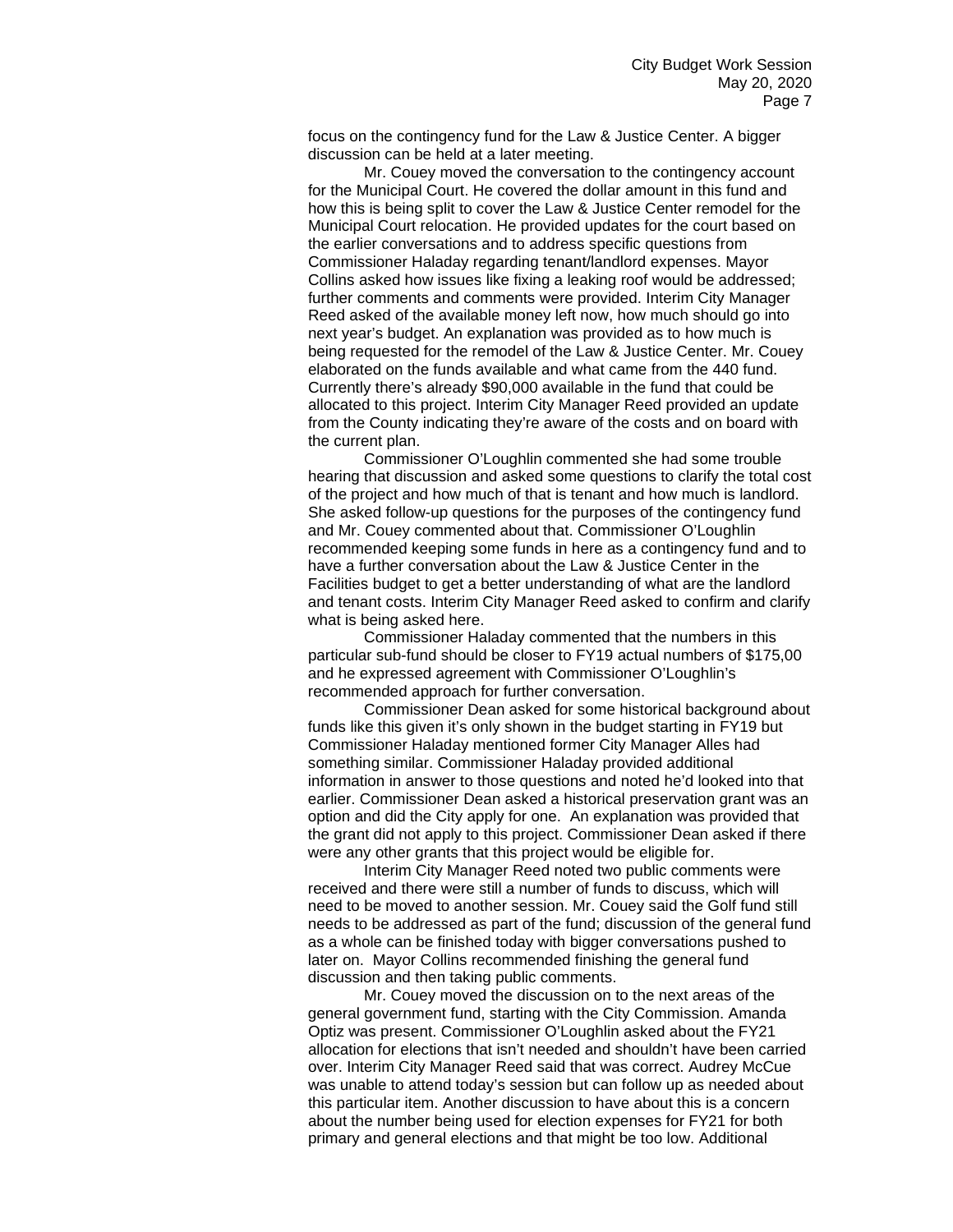expense should be anticipated by the Commission up to \$120,000 per Ms. McCue's recommendation.

Commissioner O'Loughlin asked about the timing of each fiscal year and what election is being covered here. Interim City Manager Reed commented that Ms. McCue could further explain this better and can follow up with the Commissioners individually, as the timing is what is complicated about this. Commissioner Haladay commented that this particular item has been removed in off years before and inquired why a budget amendment couldn't be done in the event of an unforeseen special election. Interim City Manager Reed expressed agreement with that point and it should be clear that the Commission is planning for unexpected things like that. Mr. Couey commented further on Commissioner Haladay's suggestion of doing a budget amendment; Commissioner Haladay noted that would be his recommendation rather than budgeting for an election that isn't anticipated.

Mayor Collins asked for the information from Ms. McCue to be forwared to the Commission and Interim City Manager said she would do that and also coordinate with Ms. McCue to meet with the Commissioners about that.

Commissioner Dean asked about facilitating a discussion about setting up Commission operating procedures to keep things moving smoothly forward in the future. Commissioner Logan concurred. Interim City Manager Reed pointed out that there is a fund that includes Commission training and she could add additional funds there if directed to do so; that particular line item is currently at \$1500.

Mr. Couey moved the discussion on to the next area of the general government fund, the City Manager's budget, and provided an overview of the transit study and housing strategy line items. He also addressed the bigger item of discussion, the contracted services section including sustainability items and the housing navigator position. Sustainability Coordinator Patrick Judge was present by phone.

Commissioner Dean asked about interlocal policy development and about miscellaneous and what those were. Mr. Judge provided additional comments and background information for this line item for \$8,000. Interim City Manager Reed commented on the misc. line item and indicated that's necessary.

Commissioner O'Loughlin asked about FY20 projected and if that number is what's been spent or what's been allocated and Mr. Couey explained that's the budget for this account for FY20. Commissioner O'Loughlin said that given the different priorities of the Commission she is fine with eliminating the transit study and housing strategy line items, as well as the \$20,000 allocated for HPAC's Ghost Sign project. Commissioner Haladay expressed agreement with the differences in Commission priorities from last year until now and it makes sense to zero out these three line items. Mayor Collins indicated he was fine with removing the transit study and housing strategy but for HPAC's Ghost Signs projects suggested it could be reduced rather than eliminated. Discussion ensured about where this line item should be located within the overall budget and the downtown initiative.

Commissioner Dean asked if today's conversation would get to City of Service Grants and commented that a little more detail could be added to clarify this line item in the budget.

Commissioner Haladay commented he'd like the Commission to consider supporting the Sun Run contribution for clean energy as a community activity and would like the Commission to consider 1) funding it at all and 2) funding it the same as last year at \$1,000. Commissioner Dean and Mayor Collins expressed agreement with that.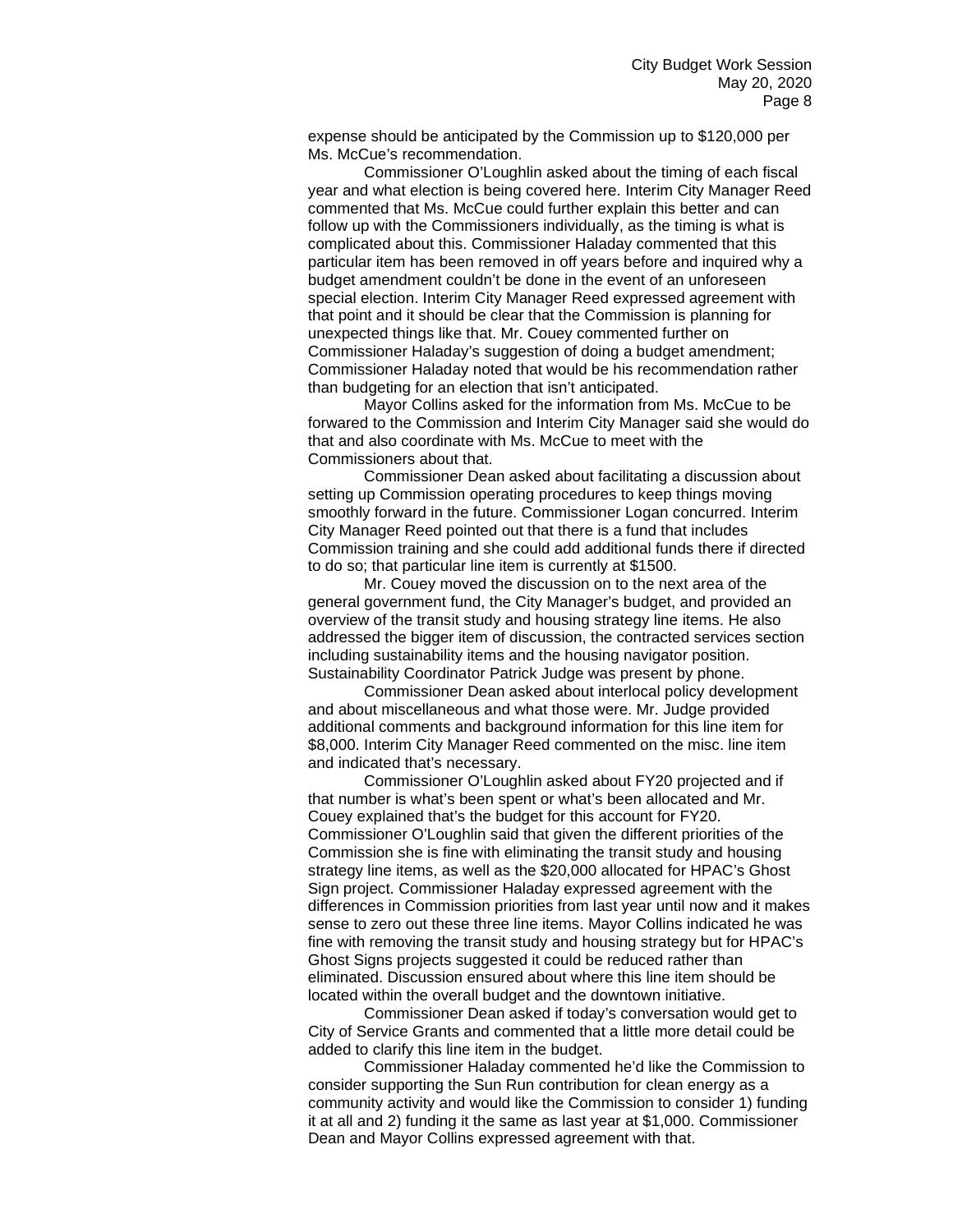Commissioner O'Loughlin asked about MBAC which had previously gotten \$5000 from the City; since they are a unique organization the City works with the question is should that be noted anywhere in here. Mr. Couey said they didn't submit an application for the RFP for the City of Service grant. Commissioner Dean and Commissioner Haladay also commented on this board and provided historical background information and expressed his recommendation that the Commission continue supporting that board. Commissioner O'Loughlin suggested adding \$5,000 for MBAC and \$1,0000 for Sun Run. Commissioner Dean added this raises the issue of how to do the City of Service grants specifically and more generally how the Commission wants to approach this sort of thing in the future. Commissioner Haladay added that historically these two items have been left out of the budget but agreed the process could be streamline and merits a full Commission discussion with applicants for these types of grants. Mayor Collins agreed with the recommendations and also asked about funding for Symphony under the Stars, and why that's gone down even if their applications didn't meet the criteria for a grant during the RFP, given how much the event does for the Helena community generally, and suggested at least continuing with the current amount for the program of \$5,000. Mr. Couey said that in their original application they almost didn't meet the criteria in the application itself, but the City did acknowledge the program's history with and importance to the city so that's why they got \$2,000. Commissioner Haladay expressed agreement with Mayor Collins. Commissioner Dean suggested streamlining the process going forward.

Mayor Collins opened the floor to take public comments and Interim City Clerk Clayborn indicated two comments had been received. Interim City Manager Reed confirmed which areas of this fund need to be moved to a later date for discussion.

Public comment: Shelly DeMars of the Montana Police Protective Association submitted a written comment in support of the addition of the assistant chief of police position in the upcoming budget, and in support of Chief Hagen's plans for a staffing study.

Former Helena Citizens Council Sumner Sharp joined the work session via phone to ask about the transit study and the housing strategy items that were removed from the budget; the HCC would like information on what those were meant to do and why they are being dropped. He also commented regarding the HCC budget and the amount of staff time that goes to HPAC.

*Adjournment* There being no further business to come before the City Commission, the meeting adjourned at 6:12 p.m.

**/S/ WILMOT COLLINS**

MAYOR

ATTEST:

**/S/ DANNAI CLAYBORN** CLERK OF THE CITY COMMISSION